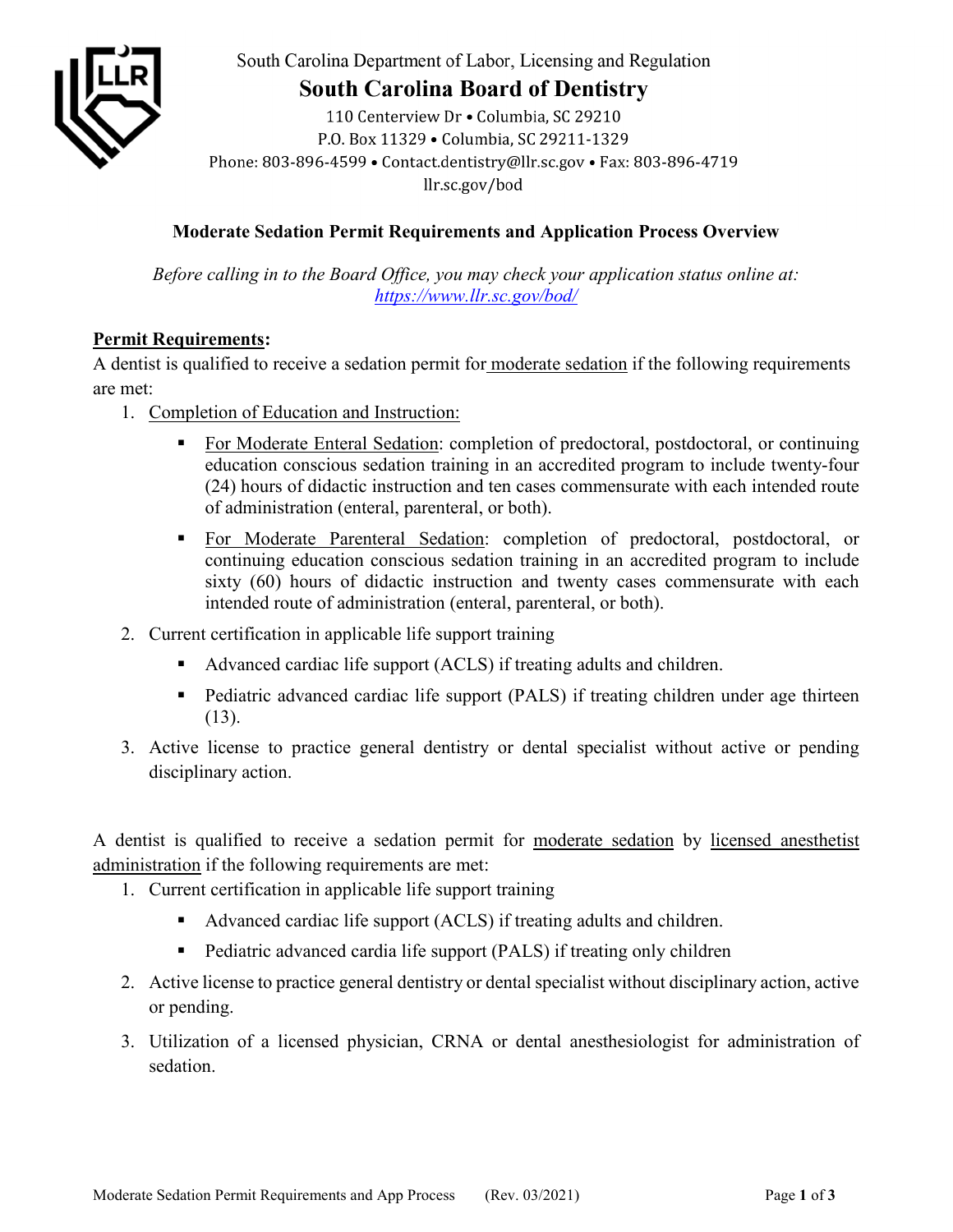### **Application Process:**

*Your application is good for one (1) year from the date of receipt. If all required information is not received within this one (1) year period; you must begin the application process from the beginning. This includes, but is not limited to, the application fee, transcripts, license verifications, etc.* 

- **1. Application** In addition to a completed application, the following must also be sent:
	- **Application Fee**: \$200 application fee must be submitted in order to transmit the application. (Fees are non-refundable and non-transferable) *A returned check fee of up to \$30, or an amount specified by law, may be assessed on all returned funds*.
	- **Identification:** 
		- Copy of your valid Driver's License, State Issued ID, Passport
	- **Life Support Training:** certification must be active and completed within the past two years
		- PALS certification if treating children.
		- ACLS certification if treating adults and children
	- **Education:** Proof of completion of predoctoral, postdoctoral, or continuing education:
		- For Moderate Enteral Sedation in courses in conscious sedation training in an accredited program to include twenty-four (24) hours of didactic instruction and ten (10) cases commensurate with each intended route of administration
		- For Moderate Parenteral Sedation in courses in conscious sedation training in an accredited program to include sixty (60) hours of didactic instruction and at least twenty (20) cases commensurate with each intended route of administration.
	- **Dental Office Staffing:** Copy of current CPR-BLS Certification for all staff providing direct, hands-on patient care. Certification must be active and completed within the immediate two years preceding application.
	- **Utilization of a licensed physician, CRNA or dental anesthesiologist:** Administration of sedation or anesthesia in a dentist's office by a licensed physician, CRNA or dental anesthesiologist, must provide a copy of their active SC and current ACLS or PALS certification.
- **2. Inspection:** All facilities listed on the application for sedation permit must pass inspection prior to permit issuance.
	- Once an application for sedation permit is approved, agency inspectors will be notified and the listed offices will be contacted for a scheduled inspection. Failure to pass the initial inspection will result in a re-inspection within thirty (30) days. Applicants who fail to pass the second inspection for non-compliance or exceeding thirty (30) days, or require multiple rescheduling of an inspection greater than three (3) times will be charged at a rate of \$75 per hour (including travel time) for each subsequent inspection.
	- All applicant facilities must meet the requirements as outlined in S.C. Code of Laws §40-15-410. Required equipment must be on-site at the time of inspection and remain at the facility during operation. Removal of equipment from the facility post-inspection may result in revocation of sedation permit and additional Board action. Additional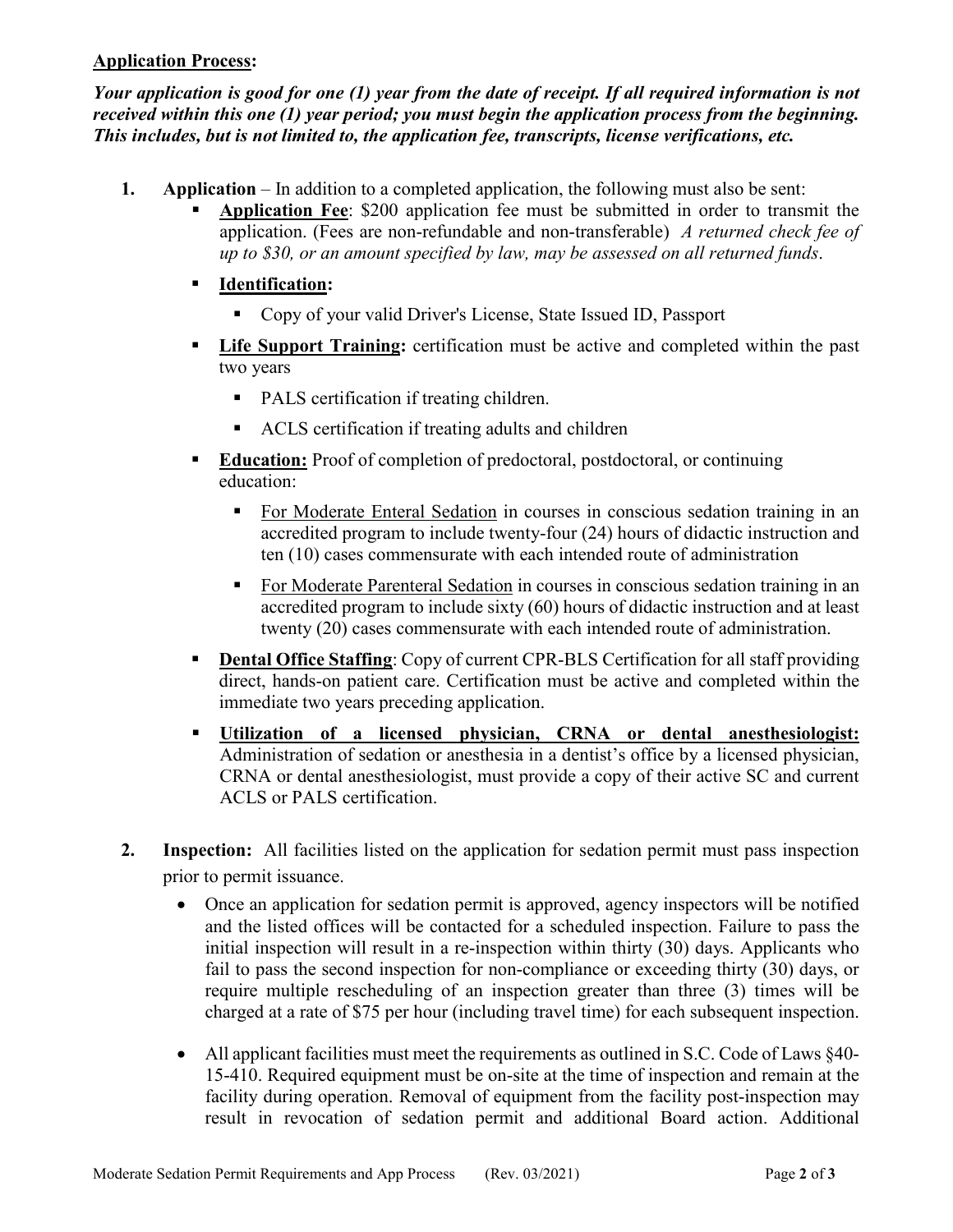equipment brought in by licensed professionals is allowed per the licensed individuals practice act and DHEC regulations.

- To offer moderate sedation, a facility must have the following equipment available:
	- A positive-pressure oxygen delivery system suitable for patient(s) being treated
	- **Inhalation equipment with fail-safe system with either** 
		- A functioning devices that prohibits delivery of less than thirty (30) percent oxygen; or
		- In-line oxygen analyzer with audible alarm
	- Scavenging system when gasses other than oxygen is used
	- Intravenous access establishing equipment
- **3.** Upon a passed inspection, board staff will mail a sedation permit listing the permitted dentist(s). Sedation permits must be displayed in the facilities office. Dentists not listed on the sedation permit or practicing in facilities without valid sedation permit may not offer sedation beyond local anesthesia, nitrous oxide/oxygen, minimal sedation or any combination thereof. Licensed dentist found to be offering moderate sedation or deep sedation/general anesthesia without a valid sedation permit will be subject to board action.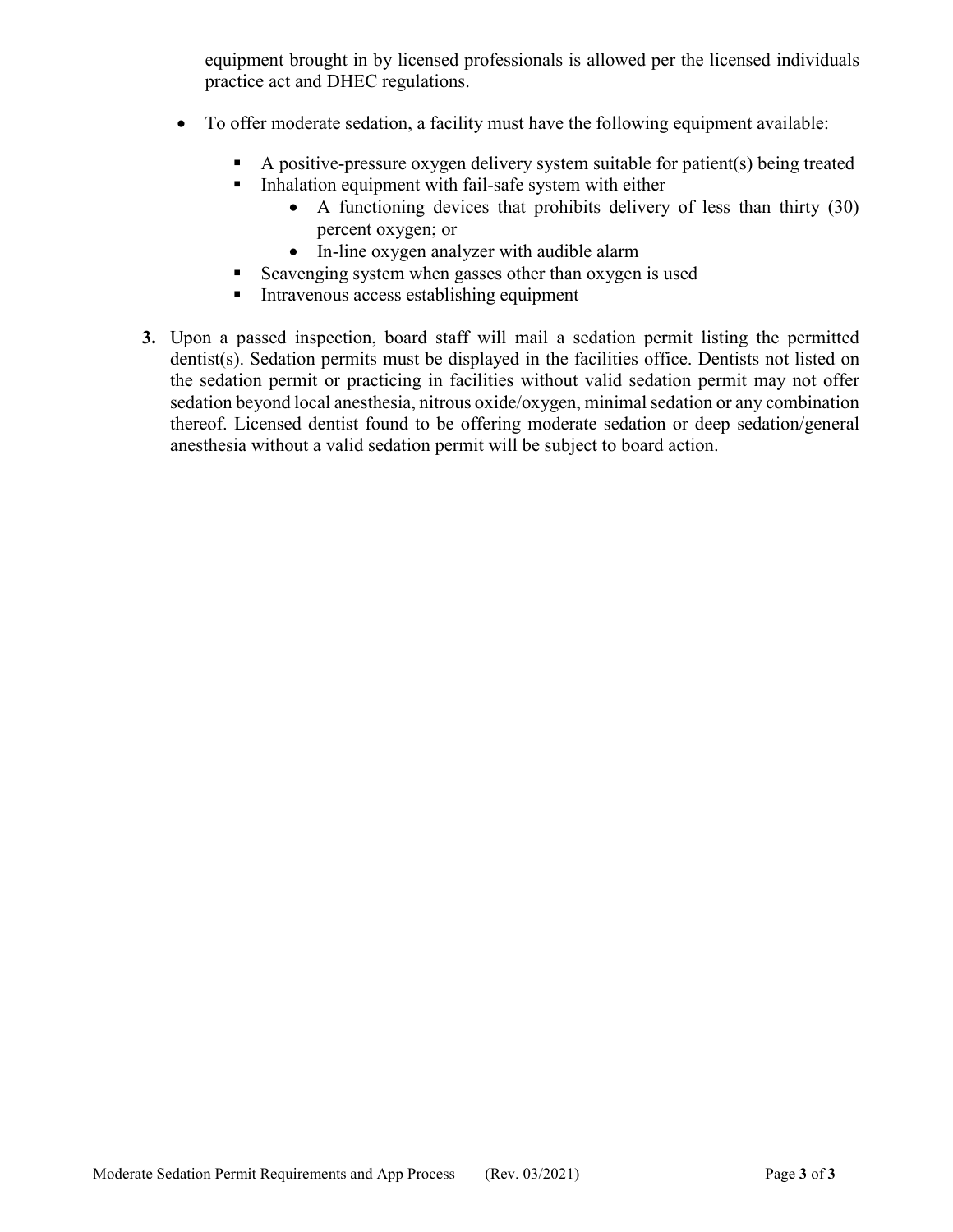

South Carolina Department of Labor, Licensing and Regulation

# **South Carolina Board of Dentistry**

110 Centerview Dr . Columbia, SC 29210 P.O. Box 11329 . Columbia, SC 29211-1329 Phone: 803-896-4599 • Contact.dentistry@llr.sc.gov • Fax: 803-896-4719 llr.sc.gov/bod

## **MODERATE SEDATION PERMIT APPLICATION**

### **Submit the following with your application to the address above:**

- Check or money order only, in the amount of \$200 made payable to SC Board of Dentistry (Fees are nonrefundable). A returned check fee of up to \$30, or an amount specified by law, may be assessed on all returned funds. CASH IS NOT ACCEPTED.
- Copy of your valid Driver's License, State-Issued ID, or Passport
- Copy of current<sup>[\\*](#page-3-0)</sup> life support training:
	- o PALS Certification if treating children
	- o ACLS Certification if treating adults and children
- Proof of Completion of Predoctoral, Postdoctoral, or Continuing Education:
	- o For Moderate Enteral Sedation in courses in conscious sedation training in an accredited program to include twenty-four (24) hours of didactic instruction and ten (10) cases commensurate with each intended route of administration
	- o For Moderate Parenteral Sedation in courses in conscious sedation training in an accredited program to include sixty (60) hours of didactic instruction and at least twenty (20) cases commensurate with each intended route of administration.
- Copy of current\* CPR-BLS Certification for all staff providing direct, hands-on patient care.
- If utilizing a physician anesthesiologist, CRNA or dental anesthesiologist, a copy of the active SC license and current\* ACLS or PALS certification must be included.

| <b>Type of sedation:</b> (check one)                                                             |
|--------------------------------------------------------------------------------------------------|
| Parenteral Sedation Only<br><b>Enteral Sedation Only</b><br>Both Parenteral and Enteral Sedation |
| Type of administration: (check one)                                                              |
| Dentist Administration $\Box$ Licensed Anesthetist Administration                                |
| <b>Patients being treated:</b> (check one)                                                       |
| children only<br>adults only<br><b>BOTH</b> adults and children                                  |
|                                                                                                  |
|                                                                                                  |
| Mailing Address:                                                                                 |
| (Street/PO BOX, City, State, Zip)                                                                |
| Phone:                                                                                           |
|                                                                                                  |

<span id="page-3-0"></span>Moderate Sedation (Rev. 3/21) Page 1 of **3** \* *"Current" means the certification course has been taken within two years immediately preceding application. South Carolina Code § 40-15-400(A).*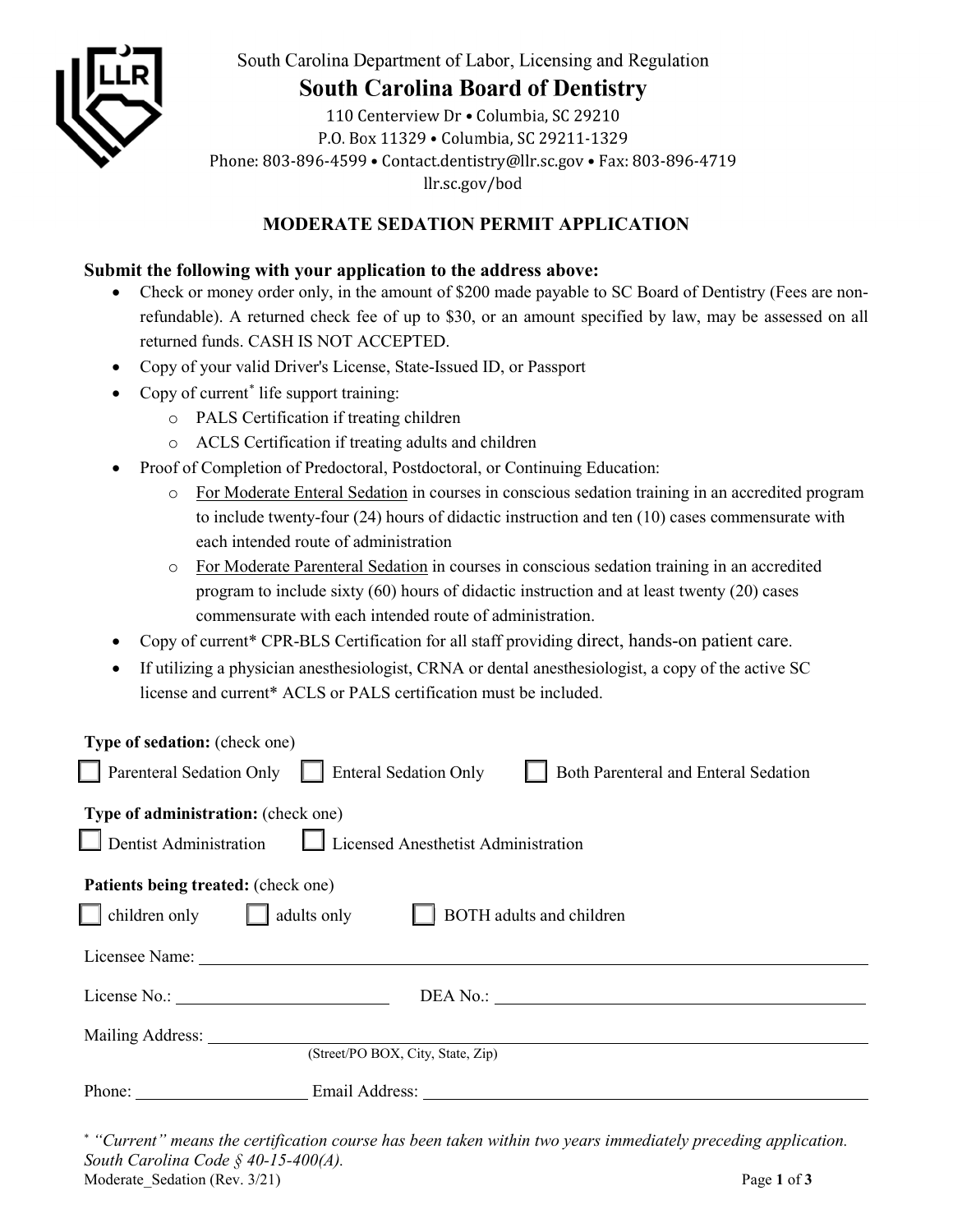#### **PRACTICE LOCATION(S):** *Attach additional sheets if needed*

| <b>First Location</b>    |       |
|--------------------------|-------|
| Practice Name:           | FEIN: |
| Physical Office Address: |       |
|                          |       |

| $\overline{\phantom{a}}$<br>$\bullet$ |  |
|---------------------------------------|--|
|                                       |  |

| none |  |
|------|--|
|      |  |

| <b>STAFF NAME</b> | <b>PROFESSIONAL</b><br><b>CREDENTIALS</b> | <b>EXPIRATION DATE OF</b><br><b>CPR-BLS CERTIFICATION</b> |
|-------------------|-------------------------------------------|-----------------------------------------------------------|
|                   |                                           |                                                           |
|                   |                                           |                                                           |
|                   |                                           |                                                           |
|                   |                                           |                                                           |
|                   |                                           |                                                           |
|                   |                                           |                                                           |

If applicable:

| Licensed Physician/CRNA/Anesthesiologist Name or Company: |        |  |  |
|-----------------------------------------------------------|--------|--|--|
| Phone:                                                    | Email: |  |  |
|                                                           |        |  |  |
| Second Location                                           |        |  |  |

Practice Name: FEIN:

Physical Office Address: Universe of the Address:

Email: Phone: Phone: Phone: Phone: Phone: Phone: Phone: Phone: Phone: Phone: Phone: Phone: Phone: Phone: Phone: Phone: Phone: Phone: Phone: Phone: Phone: Phone: Phone: Phone: Phone: Phone: Phone: Phone: Phone: Phone: Phone

| <b>STAFF NAME</b> | <b>PROFESSIONAL</b><br><b>CREDENTIALS</b> | <b>EXPIRATION DATE OF</b><br><b>CPR-BLS CERTIFICATION</b> |
|-------------------|-------------------------------------------|-----------------------------------------------------------|
|                   |                                           |                                                           |
|                   |                                           |                                                           |
|                   |                                           |                                                           |
|                   |                                           |                                                           |
|                   |                                           |                                                           |
|                   |                                           |                                                           |

If applicable:

Licensed Physician/CRNA/Anesthesiologist Name or Company:

Phone: Email: